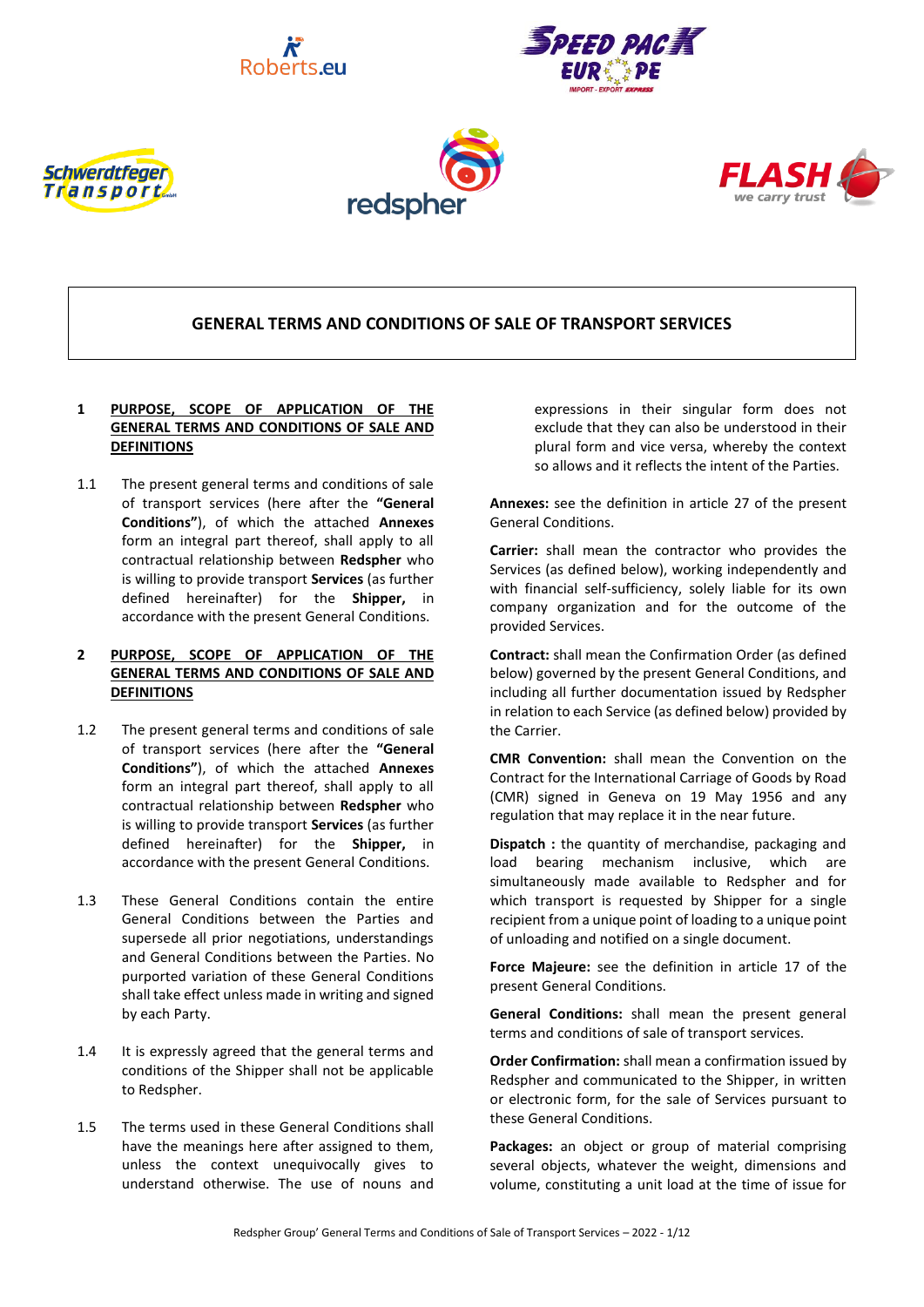transportation (vat, cage, box, cantine, box, container, envelope, burden, barrel, packet, surrounded pallet or film-covered pallet, roll, bag, case, etc.) packaged by the Shipper prior to handling, even if the content is indicated in the shipping document.

**Parties:** shall mean collectively Redspher and the Shipper.

**Redspher:** shall mean the party selling Services to the Shipper, i.e.:

- (a) the freight forwarder Redspher SA, a public limited company, which registered office is located 19 Rue Edmond Reuter, L-5326 Contern, Luxembourg and is registered with the Company and Trade Register of Luxembourg under the number B-41128;
- (b) any other company controlled by Redspher SA (it being understood that Redspher SA as defined herein may act in its own name as well as on behalf or in the name of any and all companies of Redspher Group) and which is identified in the Confirmation Order.

**Services:** see the definition in article [3.1](#page-1-0) of the present General Conditions.

### **3 SERVICES PROVIDED BY REDSPHER**

<span id="page-1-0"></span>3.1 Redspher will provide in any circumstances whatsoever (air freight, shipping agent, transportation agent, freight broker, depositor, representative, handling, approved or non-approved customs dealer, shipper, etc.) activities and services pertaining to the physical transportation and/or the management of flows of merchandise, whether or not packaged, of any nature, from all origins, for all destinations, in return for a price which is freely agreed as a reasonable remuneration for services rendered, either domestically or internationally (hereinafter the "Services").

3.2 Any commitment or operations of any nature whatsoever with Redspher shall constitute acceptance, without any reservations, by Shipper of the terms and conditions set forth hereunder.

3.3 Whatever the transportation method used, this General Conditions shall govern relations between the Shipper and Redspher. Redspher shall perform the Services requested in line with the terms and conditions set forth in this General Conditions. No special condition or other general conditions issued by the Shipper may, notwithstanding formal acceptance by Redspher, prevail over the present General Conditions.

## **4 ORDER PROCESS**

4.1 All requests for Services will be submitted electronically by the Shipper via the Shipper Portal (or any similar tool Redspher may decide to use).

4.2 Following its request for Services, the Shipper will be communicated one or several offers for Services, via the Shipper Portal.

4.3 A valid Order Confirmation will be issued as soon as Shipper validates and accepts one of the offers for Services.

## **5 PRICE OF SERVICES**

5.1 Prices for the Services shall be provided to the Shipper upon request for each order of Services. Prices are binding on Shipper upon acceptance of each offer for Services from Redspher.

5.2 Prices are calculated on the basis of information provided by the Shipper, taking into account notably the Services to be performed, the nature, weight and volume of merchandise to be transported and the itineraries to be covered. Quotations shall be issued in line with the currency rates in force at the time of issue. They shall additionally be issued in line with the price conditions and payment terms for replacements as well as in line with legislation, regulations and international conventions in force. In such instance, as one or more of these basic elements should be amended following the issue of a quotation, including by the replacements of Redspher, and enforceable on the latter, and the proof provided by the latter, the prices issued initially shall be amended in line with the same terms and conditions. This shall additionally be the case in the event of any unexpected incident, notably leading to the modification to any elements of the Service. Inter alia, this shall concern the price of fuel for which the variation should be taken into account.

5.3 The prices do not include duties, taxes, fees or any other amounts due pursuant to any regulations, notably customs and fiscal regulations (such as excise, entry fees, etc.).

## <span id="page-1-1"></span>**6 INSURANCE**

6.1 Redspher represents that it has taken out an insurance covering its liability under the present General Conditions.

6.2 Upon request of the Shipper, Redspher may subscribe to an additional insurance which will cover the transported merchandise ("ad valorem"). No such insurance is subscribed by Redspher without a written order, as reiterated by the Shipper for each Dispatch, indicating the risks to be covered and values to be guaranteed. In such instance, as an order is issued, Redspher, acting on behalf of the Shipper, shall take out an insurance policy with a leading and solvent insurer at the time of cover. Failing any precise specification, only ordinary risks (excluding the risk of war and strike action)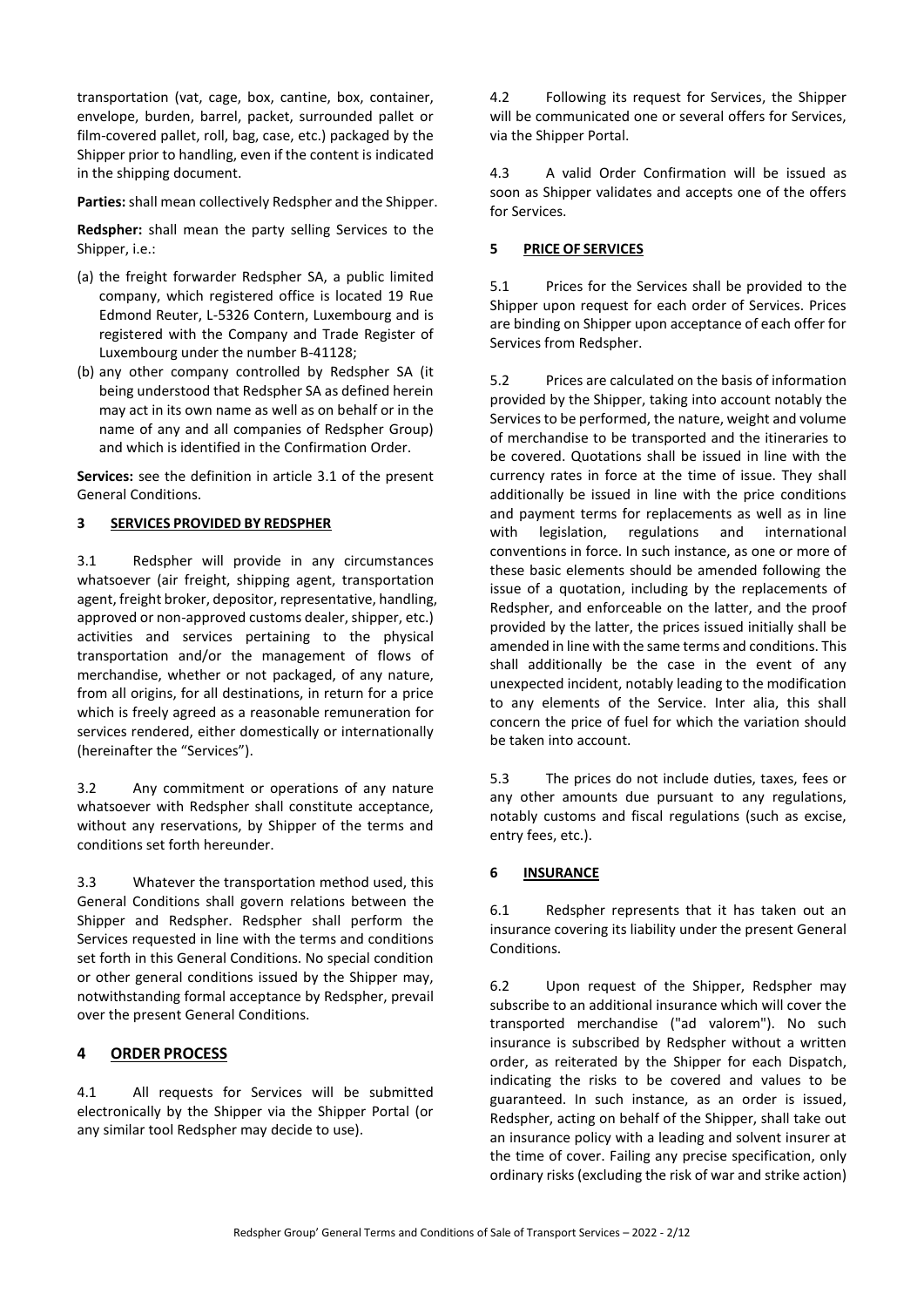shall be covered. The price of the insurance policy shall be paid by the Shipper. Acting in this precise instance as a representative of the Shipper, Redspher may not be considered as an insurer under any circumstances whatsoever. The terms of the policy shall be deemed as known and approved by the shippers and recipients. A certificate of insurance shall be obtained from the insurer and provided to the Shipper, if requested.

# **7 PERFORMANCE OF SERVICES**

The departure and arrival dates which may be notified by Redspher are indicative. Shipper shall be bound to issue all necessary instructions to Redspher within a reasonable time, for performance of the Services. Redspher shall not be bound to inspect documents (commercial invoice, packing note, etc.) provided by the Shipper. All specific instructions for delivery (against reimbursement, etc.) should be indicated in writing and reiterated for each issue and with the express acceptance of Redspher. In all instances, such a mandate shall be ancillary to the main Services.

## **8 OBLIGATIONS OF THE SHIPPER**

## 8.1 Packaging and labelling

8.1.1 Packaging . Shipper will ensure that the merchandise is packaged, labelled, marked or countermarked so as to withstand transportation and/or storage under normal conditions, as well as the successive handling operations which are required for the due and proper performance of the Services. Merchandise shall not constitute any cause for danger for staff or for handling operations, the environment, the safety of transportation devices, other transported merchandise or stored goods, vehicles or third parties.

8.1.2 Labelling. On each package, object or load bearing mechanism, clear labelling should be provided to allow for immediate and unequivocal identification of the shipper, the recipient, the place of delivery and nature of merchandise. The indications on labelling should match those appearing on the shipping documents.

8.1.3 Liability. The Shipper shall be liable for all consequences of any absence, insufficiency, or defective nature of packaging, labelling, marking or other.

# 8.2 Compulsory declarations

8.2.1 The Shipper shall be liable for all consequences due to any default in the obligation of information and compulsory declarations as to the precise nature and specificity of the merchandise when the latter has special provisions, notably in light of its value and/or the appeal which it is likely to raise, its hazardous or fragile nature. Moreover, the Shipper hereby undertakes not to entrust to Redspher any illegal or prohibited merchandise (for instance counterfeit produce, narcotics, etc.).

8.2.2 The Shipper alone shall bear the consequences, whatever they may be, resulting from incorrect, incomplete, inapplicable declarations or documents, or those made late, including information required for the transfer of any summary declaration required by customs, notably for the transportation of merchandise from third countries.

8.3 Reservations. In the event of loss, incident or any other damage occasioned on merchandise, or in the event of any delay, recipient or the receiving party shall make all regularly and sufficient observations, make motivated reservations, and more widely undertake all actions required for compensation and to confirm said reservations in the form and deadline set forth by the Geneva Convention for the International Carriage of Goods by Road (CMR).

8.4 Refusal or default of the recipient. In the event of any refusal of merchandise by the recipient, and in the event of default by the latter at the time of the delivery of the transported merchandise, whatever the reason, all initial and additional costs due and incurred for the merchandise shall remain payable by the Shipper.

### 8.5 Customs formalities

8.5.1 If customs operations are necessary, Shipper shall guarantee and hold harmless Redspher, in his capacity as customs agent against all financial consequences resulting from incorrect instructions, inapplicable documents or other, leading to the payment of fees and/or additional taxes or fines.

8.5.2 In the event of customs clearance for merchandise under a preferential regime concluded or granted by the European Union, the Shipper hereby guarantees to have undertaken all due diligence by virtue of the provisions set forth under the Regulation (EU) no. 952/2013 of the European Parliament and of the Council of 9 October 2013 laying down the Union Customs Code (UCC), and as amended and corrected by the Delegated Regulation (EU) 2018/1063 of 16 May 2018 amending and correcting Delegated Regulation (EU) 2015/2446 of 28 July 2015 supplementing Regulation (EU) No 952/2013, aimed at ensuring that all conditions for processing the preferential regime have been duly and properly respected.

8.5.3 Shipper should, at the request of Redspher, provide within the required deadline, all information claimed by the relevant customs agent or customs regulations. Shipper shall be liable for all damages caused as a result of failure to timely provide such information.

8.5.4 Rules governing quality and/or technical standards for merchandise fall under the sole liability of the Shipper who is solely responsible for providing Redspher with all documents (tests, certificates, etc.) required by regulations for circulation. Redspher may not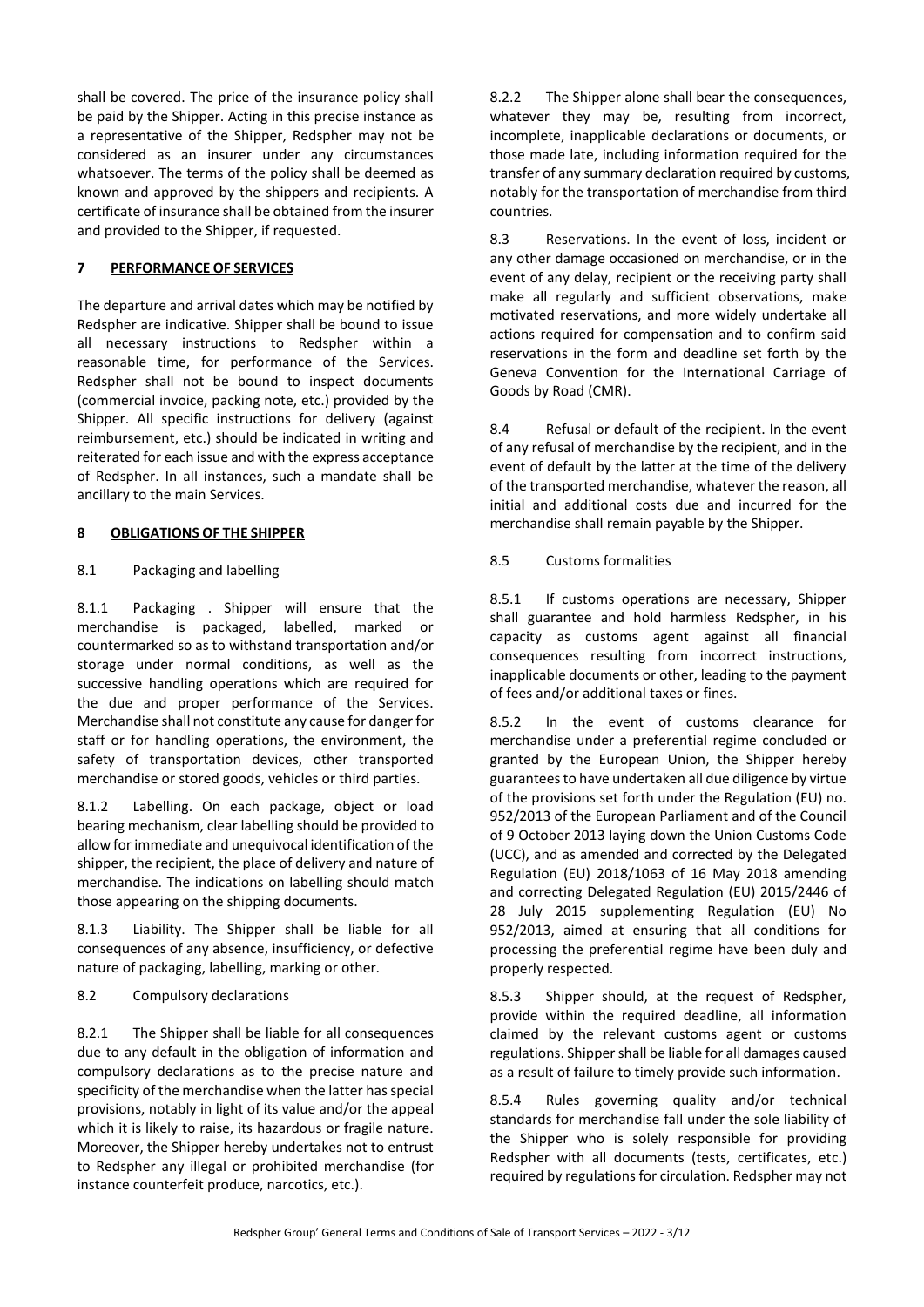be held liable for any non-compliance of merchandise with said rules governing quality or technical standards.

8.5.5 The approved customs agent shall undertake customs clearance operations under direct representation pursuant to article 18 of the Union Customs Code.

### **9 LIABILITY**

### <span id="page-3-0"></span>9.1 Redspher's liability

Redspher shall be liable as set forth below from the time a shipment is picked up from the Shipper until it is delivered to the designated recipient:

- For the road portion: (i) for international shipments, in accordance with the CMR Convention for the international carriage of freight by road and (ii) for domestic shipments within a country, in accordance with applicable mandatory provisions; if no mandatory provisions apply, then in accordance with the CMR Convention, by deeming the shipment to have moved in international traffic.;
- For the rail portion: in accordance with the CIM Uniform Rules Concerning the Contract of International Carriage of Goods by Rail;
- For the air portion: in accordance with the Montreal Convention for international airfreight shipments;
- For the sea portion: in accordance with The Hague-Visby Rules for the international carriage of freight by sea.

In addition, for any non-localized damage that cannot be linked to any portion of the shipment, Redspher's liability shall be governed by the CMR Convention.

Finally, the Parties intend to be bound by the above mentioned international conventions, irrespective of their signature and/or ratification by the countries where Redspher and the Shipper have their registered office.

#### 9.2 Quotations

All quotations issued, all ad hoc prices provided, as well as general prices of Redspher are established and/or published by taking due account of the limitations of liability indicated hereinabove (Article [9.1\)](#page-3-0).

9.3 Declaration of value or insurance. Upon payment of an agreed supplement and prior to the acceptance of an offer for Services, the Shipper can specify a value for an increased liability that differs from the maximum amounts stipulated in Article [9.1.](#page-3-0) In this case, the specified value replaces the relevant maximum amount. The Shipper may additionally issue instructions to Redspher, pursuant to Article [6](#page-1-1) (Insurance), to subscribe on its behalf an insurance policy, in return for payment of the corresponding premium, by indicating the risks to be covered as well as the values for cover.

Instructions (declaration of value or insurance) should be renewed for each Dispatch.

9.4 Special interest for delivery. Shipper may specify a special interest declaration for delivery which, once accepted by Redspher, shall lead to replacement of the aforementioned indicated ceilings for compensation (Articl[e 9.1\)](#page-3-0) by the total amount of this declaration. This declaration shall lead to a price supplement. Instructions should be renewed for each operation.

#### **10 SUB-CONTRACTING**

As freight forwarder, Redspher shall have the right to subcontract all or part of the Services being provided to Shipper and without any prior authorization of the Shipper. In such case, Redspher shall ensure that each of its suppliers is aware of Redspher's contractual obligations, as stated in these General Conditions and shall be responsible towards the Shipper for compliance with such obligations.

### **11 SPECIAL TRANSPORTATION**

For special transportation (transportation in tankers, transport of indivisible objects, perishable merchandise under controlled temperature, transportation of live animals, transportation of vehicles, transportation of merchandise subject to special regulations, notably transportation of hazardous goods, etc.) Redspher shall provide the shipper with adequate material and equipment in line with the terms and conditions previously defined by the Shipper.

## **12 PAYMENT TERMS**

12.1 Payment should be made for the Services in full within thirty (30) days from the date of the invoice issued by Redspher.

12.2 Shipper may not offset amounts for claimed damages from the price of the Services, unless otherwise agreed in writing by Redspher.

12.3 Any payment delay shall lead to the application of late payment interest for an amount equivalent to the interest rate applied by the European Central Bank (ECB) in its most recent publication, increased by 10 percentage points and fixed, as well as a request for recovery fees in the amount of forty euros ( $E$ 40). Additionally, a compensation equal to fifteen percent (15%) of the primary amount due shall be automatically payable following issuance of a payment notice remaining without remedy for ten (10) days, and this without compensation for prejudice in line with legal conditions, of any other damages resulting directly from this delay.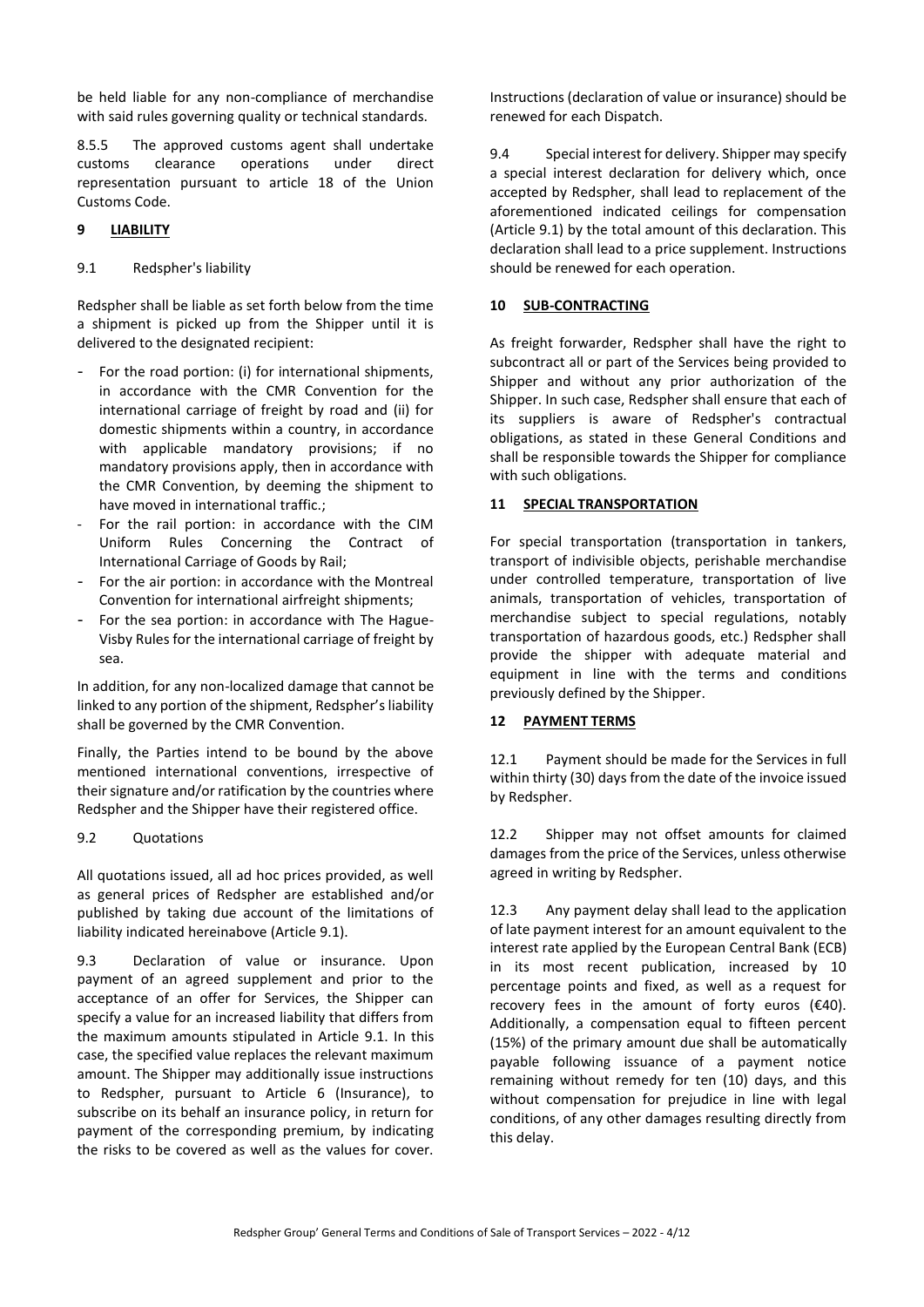12.4 Any partial payment, as at the agreed due date, shall as a priority be offset against the unsecured part of liabilities.

# **13 CONTRACTUAL RIGHT OF LIEN**

Regardless of the capacity in which Redspher is acting, Shipper hereby acknowledges Redspher's conventional right of retention, enforceable against all parties, and a conventional contractual possessory lien over all goods, values and documents in Redspher's possession , in order to guarantee any debt (invoices, interests, incurred expenses, etc.) Redspher holds against the Shipper, including those prior to, or other than those concerning operations related to the goods, values and documents that Redspher effectively holds

# **14 STATUTE OF LIMITATIONS**

All claims arising from Contracts entered into by the Parties shall be time barred after one year running from the performance of the disputed Service. The time limitation also applies to claims relating to duties and taxes collected afterwards, running as from the notice of adjustment.

## **15 TERM OF GENERAL CONDITIONS AND TERMINATION**

15.1 In the context of an established commercial relationship, each party may terminate the Contract at any time by registered letter with acknowledgement of receipt, subject to complying with the following notice periods:

- One (1) month when the duration of the relationship is less than or equal to six (6) months;
- Two (2) months when the duration of the relationship is above six (6) months and equal to or less than one (1) year;
- Three (3) months when the duration of the relationship is above one (1) year and equal to or less than three (3) years;
- Four (4) months when the duration of the relationship is above three (3) years, to which one (1) week is added per full year of commercial relations, without exceeding a maximum period of six (6) months.

15.2 During the notice period, the parties hereby undertake to maintain the balance of the contract.

15.3 In the event of evidenced serious or repeated breaches by either party of its obligations, the other party shall send a formal notice by registered letter with acknowledgement of receipt. Where the notice remains unsuccessful within a one-month period, during which the parties may attempt to negotiate, the contract may be definitively terminated without notice or compensation by registered letter with

acknowledgement of receipt acknowledging the failure of the negotiation attempt.

# **16 CONFIDENTIALITY AND PUBLICITY**

16.1 Shipper undertakes not to make use of and not to divulge to third parties any facts, information, knowledge, documents or other matters communicated to him or brought to its attention during the performance of the Contract or any matter arising therefrom. It shall continue to be bound by this undertaking after the termination of the Contract for a duration of five (5) years.

16.2 Shipper shall never use any company or trade name, trademark or logo of Redspher in advertising, publicity or other promotional activities without the prior and written consent of Redspher.

# <span id="page-4-0"></span>**17 FORCE MAJEURE**

17.1 In no event shall Redspher be responsible or liable for any failure or delay in the performance of its obligations hereunder arising out of or caused by, directly or indirectly, a Force Majeure event.

17.2 If any event of Force Majeure occurs, the contractual obligation of Redspher shall be suspended while the Force Majeure event subsists and the due date for performance thereof shall be automatically extended, without penalty, for a period of time equal to such suspension.

17.3 Redspher affected by the Force Majeure event shall promptly inform the Shipper in writing and shall furnish appropriate proof of the occurrence and duration of such Force Majeure event. In the event of a Force Majeure event, the Parties shall immediately consult with each other in order to find an equitable solution and shall use all reasonable efforts to minimize the consequences of such Force Majeure.

17.4 For the purpose of this General Conditions, "Force Majeure" means any event or occurrence which is outside the reasonable control of Redspher, and which is not attributable to any act or failure to take preventive action by Redspher (e.g., any act of God, landslide, washouts, lightning, earthquakes, fires, storms, floods, wars, insurrections, epidemics, pandemics, interruptions, etc.).

# **18 CANCELLATION – INVALIDITY**

In such instance, as any of the provisions set forth under this General Conditions should be declared null and void, all other provisions shall remain in force, as detailed in Articl[e 25](#page-5-1) below.

## **19 DATA PROCESSING**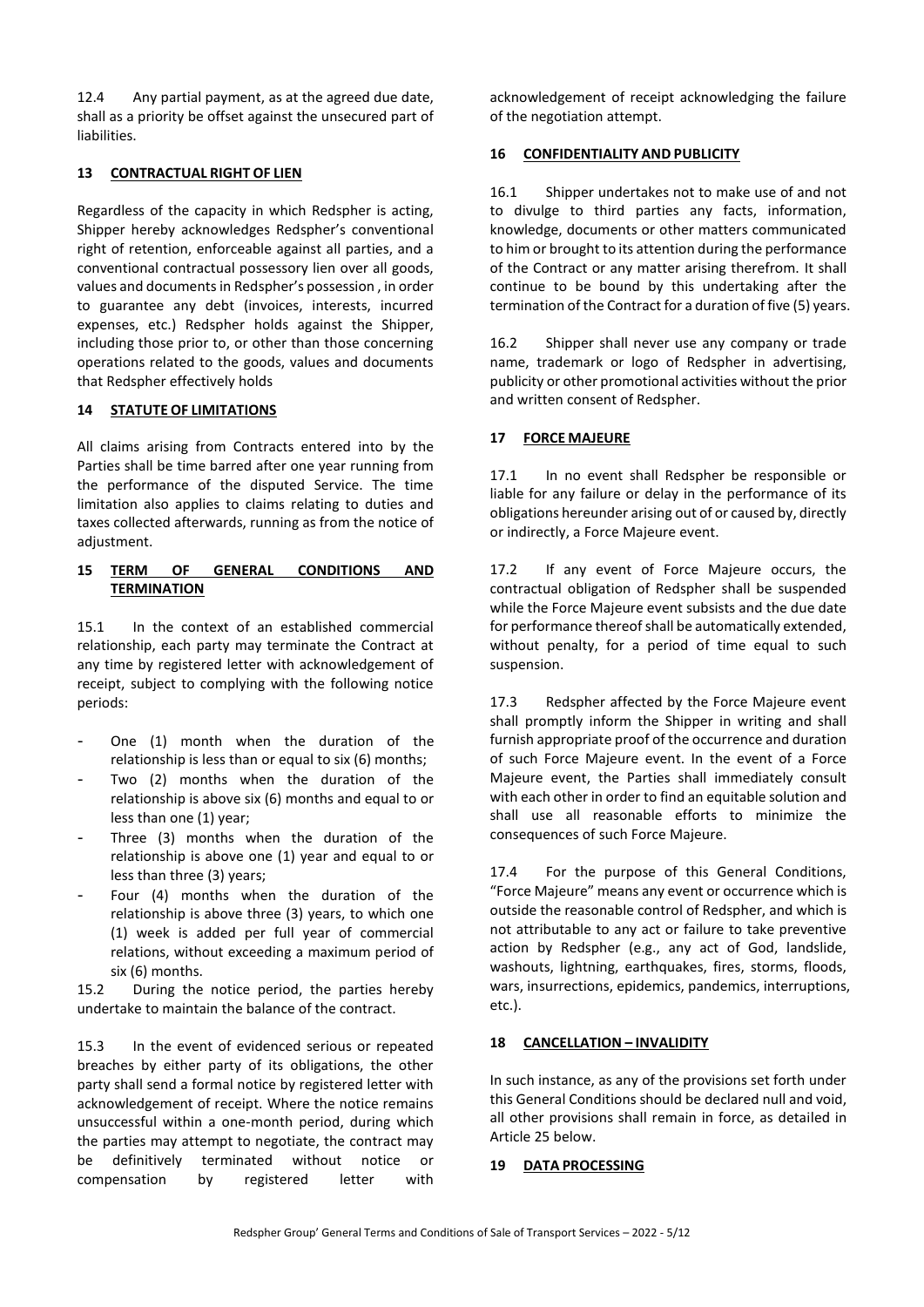With respect to the performance of the Services, Redspher will be required to process personal data on behalf of the Shipper. Therefore, in accordance with the Regulation (EU) 2016/679 of the European Parliament and of the Council of 27 April 2016 on the protection of natural persons with regard to the processing of personal data and on the free movement of such data (hereinafter the "GDPR"), the Parties mutually agreed to provide sufficient guarantees as to the implementation of appropriate technical and organizational measures to ensure that the processing of personal data complies with the GDPR. These measures must guarantee the protection of the rights of the persons concerned.

The Parties undertake to comply with the provisions stated in **Annex 1** and relating to the processing of personal data.

## **20 ANTI-BRIBERY AND ANTI-CORRUPTION**

The Parties undertake not to violate any laws and regulations regarding anti-bribery and corruption as well as anti-money laundering.

More specifically, in the performance of the General Conditions, each Party undertakes not to propose, request or accept, directly or through an intermediary, a gift, an offer, a promise, money or a benefit in consideration for the performance or non-performance of an act for the purpose of obtaining or maintaining a business or financial advantage or influencing a decision.

This stipulation must be considered as an essential provision of these General Conditions, the noncompliance of which constitutes a material breach of the General Conditions.

#### **21 GOVERNING LAW AND JURISDICTION**

21.1 The validity, interpretation and performance of these General Conditions shall be governed by the laws of the country where the Redspher company, who submitted an offer for Services accepted by Shipper, has its seat of incorporation.

21.2 Any dispute arising under or in connection with these General Conditions shall be exclusively submitted to the competent jurisdiction of the country where the Redspher company, who submitted an offer for Services accepted by Shipper, has its seat of incorporation.

## **22 COMPLIANCE WITH LAWS AND GOVERNANCE**

In performing the Services under this General Conditions, Redspher represents that it will comply with all applicable laws and regulations. Redspher is part of Redspher Group and signatory to the Redspher Code of Conduct which defines its commitments in terms of ethics and business practices to comply with the UN Global Compact rules.

## **23 ASSIGNMENT**

Neither Party shall have the right to assign or transfer whole or part of the rights and/or obligations it holds under this General Conditions to any third party without the prior written consent of the other Party.

### **24 NO AGENCY**

The Parties hereby agree that nothing in this General Conditions shall operate to create an agency or partnership between them. Notwithstanding any provisions to the contrary in this General Conditions, none of the Parties shall have any authority or power to bind the other Party or to contract in the name of, or create any liability against, the other Party for any purpose.

### <span id="page-5-1"></span>**25 SEVERABILITY / WAIVER**

In the event that any term or provision of these General Conditions shall be found by a court of competent jurisdiction to be invalid, illegal or otherwise unenforceable, the same shall not affect the other terms or provisions hereof or the whole of these General Conditions, but such term or provision shall be deemed modified to the extent necessary in the court's opinion to render such term or provision enforceable, and the rights and obligations of the Parties shall be construed and enforced accordingly, preserving to the fullest permissible extent the intent and General Conditionss of the Parties in these General Conditions.

No waiver of any term, provision or condition of these General Conditions shall be effective unless it is in writing and signed by the waiving Party. No failure or delay or other indulgence to exercise any right or remedy under these General Conditions shall be construed or operate as a waiver thereof nor shall any single or partial exercise of any right or remedy preclude the further exercise of such right or remedy as the case may be.

## **26 NOTICES**

All notices, requests, claims, approval, consent, General Conditions or other communication required or permitted by, or in connection with, this General Conditions (hereinafter referred to as the "Notices") shall be in writing, in the English language and be delivered either by mail or delivered by hand in exchange for a receipt signed by a duly authorized officer of the recipient thereof. All Notices shall be sent or delivered at the address indicated on the Order Confirmation.

#### <span id="page-5-0"></span>**27 LIST OF ANNEXES**

Annexes to these General Conditions:

Annex 1: Data Privacy Terms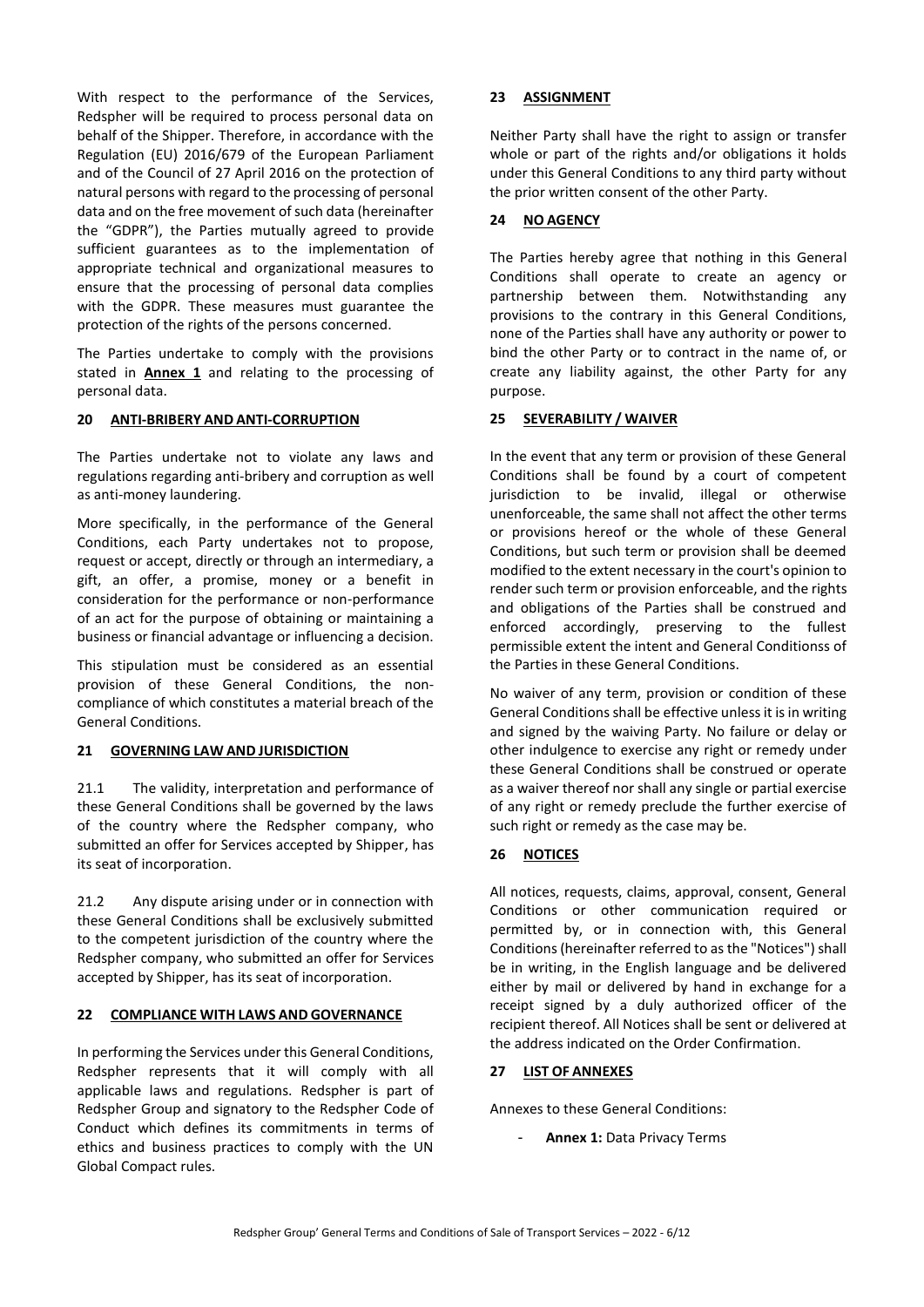### **ANNEX 1**

#### **DATA PROCESSING TERMS**

This Data Processing Annex (hereinafter the "**DPA**") is attached to and forms part of the General Conditions hereof. All capitalized terms not defined herein shall have the meaning set forth in the General Conditions.

#### **1. PURPOSE**

- (1) In the course of providing transport services pursuant to the General Conditions, Redspher processes Personal Data (as defined herein) relating to Shipper.
- (2) The Parties therefore agree to comply with the provisions of this DPA with respect to the processing of any and all Personal Data submitted by Shipper to Redspher, as required for the provision of the Services.

# **2. DEFINITIONS**

- (1) **"Appropriate Safeguards"** means such legally enforceable mechanism(s) for transfers of Personal Data as may be permitted under Data Protection Laws from time to time.
- (2) **"Data Protection Laws"** means any and all laws, codes and regulations as applicable to, or enforceable against, Redspher and/or the Shipper in respect of the performance of the Services from time to time including but not limited to: (i) the GDPR and potential decrees, laws and regulations enacted to effect the GDPR by any EU Member State; (ii) Directive 2002/58/EC of the European Parliament and of the Council of 12 July 2002 concerning the processing of personal data and the protection of privacy in the electronic communications sector and any EU directive or regulation that may replace the same in the near future.
- (3) **"Data Subject", "Data Controller", "Data**  Processor", "Personal Data", **"process/processing"** and **"Sub-Processor"** shall have the same meaning as in the Data Protection Laws or in the Standard Contractual Clauses. Personal Data processed in the course of performance of the Services, as well as Data Subjects are further detailed in Schedule 2.
- (4) **"Data Subject Request"** means a request made by a Data Subject to exercise any rights of Data Subjects under Data Protection Laws.
- (5) **"EEA"** means the European Economic Area.
- (6) **"Personal Data Breach"** means any breach of security leading to the accidental or unlawful destruction, loss, alteration, unauthorized disclosure of, or access to, any Personal Data.
- (7) **"GDPR"** means the General Data Protection Regulation (EU) n°2016/679 of the European Parliament and of the Council of 27 April 2016 on the protection of natural persons with regard to the processing of personal data and on the free movement of such data.
- (8) **"Standard Contractual Clauses"** means the Standard Contractual Clauses for the transfer of personal data to processors established in third countries which do not ensure an adequate level of data protection, drafted pursuant to the European Commission decision of 4 June 2021.
- (9) **"Supervisory Authority"** means any local, national or international agency, department, official, parliament, public or statutory person or any government or professional body, regulatory or supervisory authority, board or other body responsible for administering Data Protection Laws.

In this DPA, references to any Data Protection Laws and to terms defined in such Data Protection Laws (including in the Standard Contractual Clauses) shall be replaced with or incorporate (as the case may be) references to any Data Protection Laws replacing, amending, extending, re-enacting or consolidating such Data Protection Laws from time to time and the equivalent terms defined therein.

#### **3. ROLES OF THE PARTIES**

Unless specifically agreed in writing, the parties acknowledge and agree that with regard to the processing of Personal Data, the Shipper is the Data Controller, Redspher is a Data Processor and any subcontractor engaged by Redspher pursuant to the requirements set forth in the General Conditions, will act as a Sub-Processor.

The Parties hereby acknowledge and agree that any right granted to or action to be implemented by Redspher under this DPA will be performed by Redspher on behalf of Redspher' customers.

#### **4. DATA PROCESSING - TERM**

- (1) The processing of Personal Data by Redspher is performed on behalf of the Shipper for the term of the General Conditions.
- (2) Such processing is such as strictly required for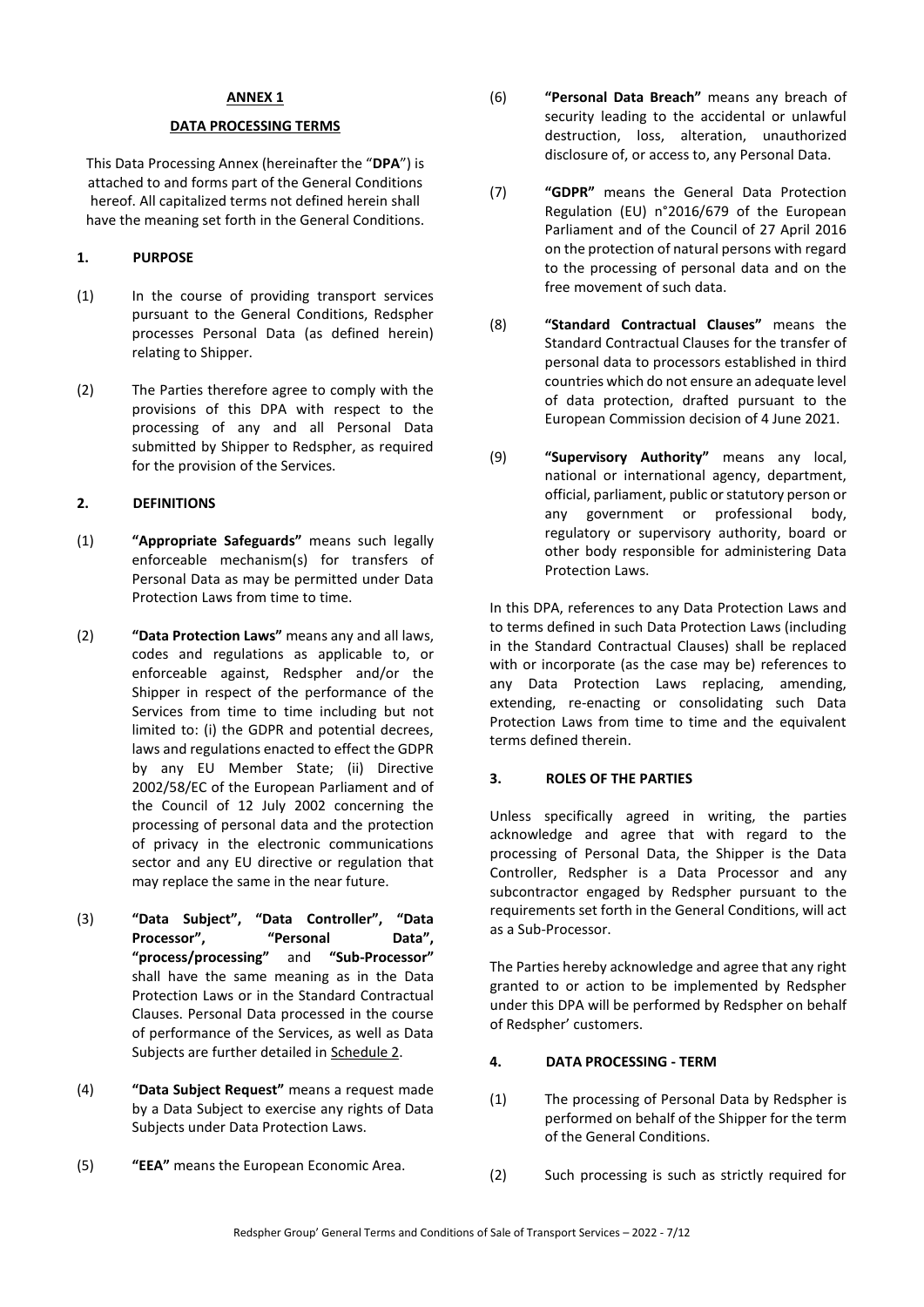the purposes detailed in Schedule 2.

- (3) Further details of the Personal Data and Data Subjects required for such purposes can also be found in Schedule 2.
- **5. OBLIGATIONS OF THE CARRIER AS SUB-PROCESSOR**
- (1) Redspher shall in relation to Personal Data processed by Redspher on behalf of the Shipper as a Data Processor:
	- (a) process the Personal Data only on documented instructions from the Shipper, including with regard to transfers of Personal Data to a third country or an international organization, unless required to do so by law to which Redspher is subject. In such a case, Redspher shall inform Shipper of that legal requirement before processing, unless that law prohibits such information on grounds of public interest. Shipper's instructions may be specific instructions or standing instructions of general application in relation to the performance of Redspher's obligations under the General Conditions;
	- (b) ensure that persons authorized to process the Personal Data have committed themselves to confidentiality or are under an appropriate statutory obligation of confidentiality;
	- (c) take all measures required pursuant to Article 32 of the GDPR and Clause 8 of this DPA with respect to the security of processing;
	- (d) respect the conditions of the Data Protection Laws and Clause 7 of this DPA for engaging a sub-processor;
	- (e) considering the nature of the processing, assist the Shipperby technical and organizational measures, insofar as this is possible, so as to enable Shipper to fulfil its obligation to respond to:
		- (i) any Data Subject Request, including but not limited to requests for access, rectification, erasure, opt-out and all similar requests, and will not respond to any such requests directly unless expressly authorized to do so by Shipper; or
		- (ii) any complaint relating to the

processing of Personal Data by Redspher.

Redspher will cooperate with Shipper with respect to any action taken relating to such request or complaint;

- (f) assist Shippper in ensuring compliance with the obligations under Data Protection Laws with respect to:
	- (i) security of processing;
	- (ii) notifications to the Supervisory Authority in response to any Personal Data Breach;
	- (iii) communications to Data Subjects by Shipper in response to any Personal Data Breach;
	- (iv) data protection impact assessments (PIA as such term is defined in Data Protection Laws);
	- (v) prior consultation with a Supervisory Authority regarding high risk processing;
- (g) at the Shipper's choice, delete or return to the Shipper, all the Personal Data:
	- (i) once processing by Redspher of any Personal Data is no longer required for the purpose of Redspher's performance of its relevant obligations under this DPA; or
	- (ii) on request by Shipper;

and delete existing copies unless Data Protection Laws requires storage of the Personal Data and inform Shipper of such requirement. If the Shipper has requested neither the surrender nor the deletion of the Personal Data within the contract period, Redspher is authorized to delete the Shipper's Personal Data (i) in accordance with appropriate data retention schedule or (ii) upon expiry or termination of the General Conditions, whichever is the earliest;

(h) make available to Shipper all documentation and information necessary to demonstrate compliance with the obligations laid down in this DPA and allow for and contribute to audits, including inspections, conducted by Shipper or another auditor mandated by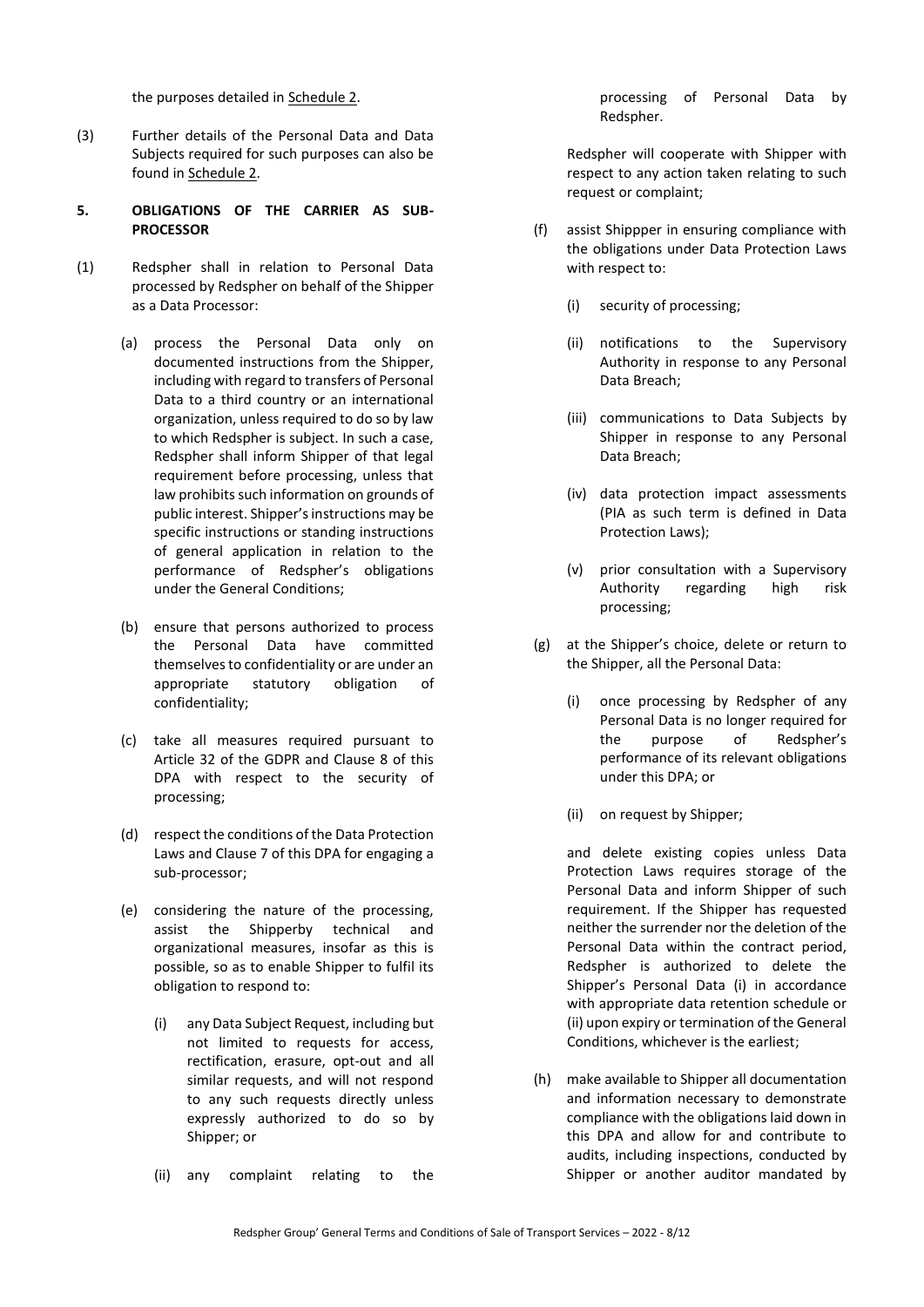Shipper.

(2) Redspher shall immediately notify Shipper if, in its opinion, an instruction infringes Data Protection Laws.

### **6. RECORDS, INFORMATION AND AUDIT**

Redspher shall maintain, in accordance with Data Protection Laws binding on Redspher, written records of all categories of processing activities carried out on behalf of the Shipper.

Redspher shall comply with its obligations under Clause 5(1)(h) at the Shipper's costs and subject to the Shipper:

- a) giving Redspher reasonable prior notice of such information request, audit and/or inspection being required by the Shipper;
- b) ensuring that all information obtained or generated by the Shipper or its auditor(s) in connection with such information requests, inspections and audits is kept strictly confidential (save for disclosure to the Supervisory Authority or as otherwise required by Data Protection Laws); and
- c) ensuring that such audit or inspection is undertaken during normal business hours, with minimal disruption to Redspher's business, the Sub-Processors' business and the business of Shippers of Redspher,

and provided no more than one such audit or inspection is conducted during any 12-month period, unless required by a Supervisory Authority.

## **7. SUB-PROCESSORS**

- (1) The performance of the Services in accordance with the General Conditions require the appointment of subprocessors. In such precise case, Shipper hereby grants to Redspher general authorization for further sub-processing to third parties, in order to support such performance, subject to the terms of the General Conditions and provided always that:
	- (a) obligations substantially no less protective of the Personal Data in question than those set out in this DPA shall be imposed on each further Sub-Processor by way of a contract or other legally binding agreement, in particular providing sufficient guarantees to implement appropriate technical and organizational measures in such a manner that the processing will meet the requirements of (i) this DPA; and (ii) the Data

Protection Laws. Where the further Sub-Processor fails to fulfil its data protection obligations, Redspher shall remain fully liable to Shipper for the performance of the further Sub-Processor's obligations, subject to the terms of the General Conditions.

<span id="page-8-0"></span>(2) Where the Shipper is located in the EEA and Redspher uses a further Sub-Processor in a nonadequate country and no alternative Appropriate Safeguards exist in relation to the further Sub-Processor, Carrier hereby gives Redspher an instruction and a mandate to sign the Standard Contractual Clauses with any non-EEA area based Sub-Processor, on behalf of Shipper.

### **8. TECHNICAL/ORGANIZATIONAL MEASURES**

In relation to the processing of Personal Data, Redspher shall implement and maintain, at its cost and expense, a suitable information security program, considering the state of art, the costs of implementation and the nature, scope, context and purposes of processing the Personal Data as well as the risk (of varying likelihood and severity) for the rights and freedoms of Data Subjects. Such a program shall include technical and organizational measures no less stringent than those set out in Schedule 1.

#### **9. DATA TRANSFERS**

- (1) The Shipper acknowledges that the the performance of the Services in accordance with the General Conditions may require the transfer or processing of Personal Data in countries outside the EEA from time to time. If Redspher, or a further Sub-Processor appointed by Redspher, processes Personal Data in or from a country outside the EEA, the Standard Contractual Clauses will apply to such direct or indirect transfers of Personal Data.
- (2) On the basis of the mandate granted by the Shipper at Claus[e 7\(2\),](#page-8-0) in the event that a further Sub-Processor is based outside the EEA, Standard Contractual Clauses will apply as between the Sub-Processor and Redspher, acting on behalf of the Shipper.

# **10. SHIPPER' OBLIGATIONS**

(1) The Shipper will ensure that all Personal Data relating to Data Subjects disclosed or made available to Redspher will have been collected or made available in accordance with Data Protection Laws, including in respect of any required information, transparency and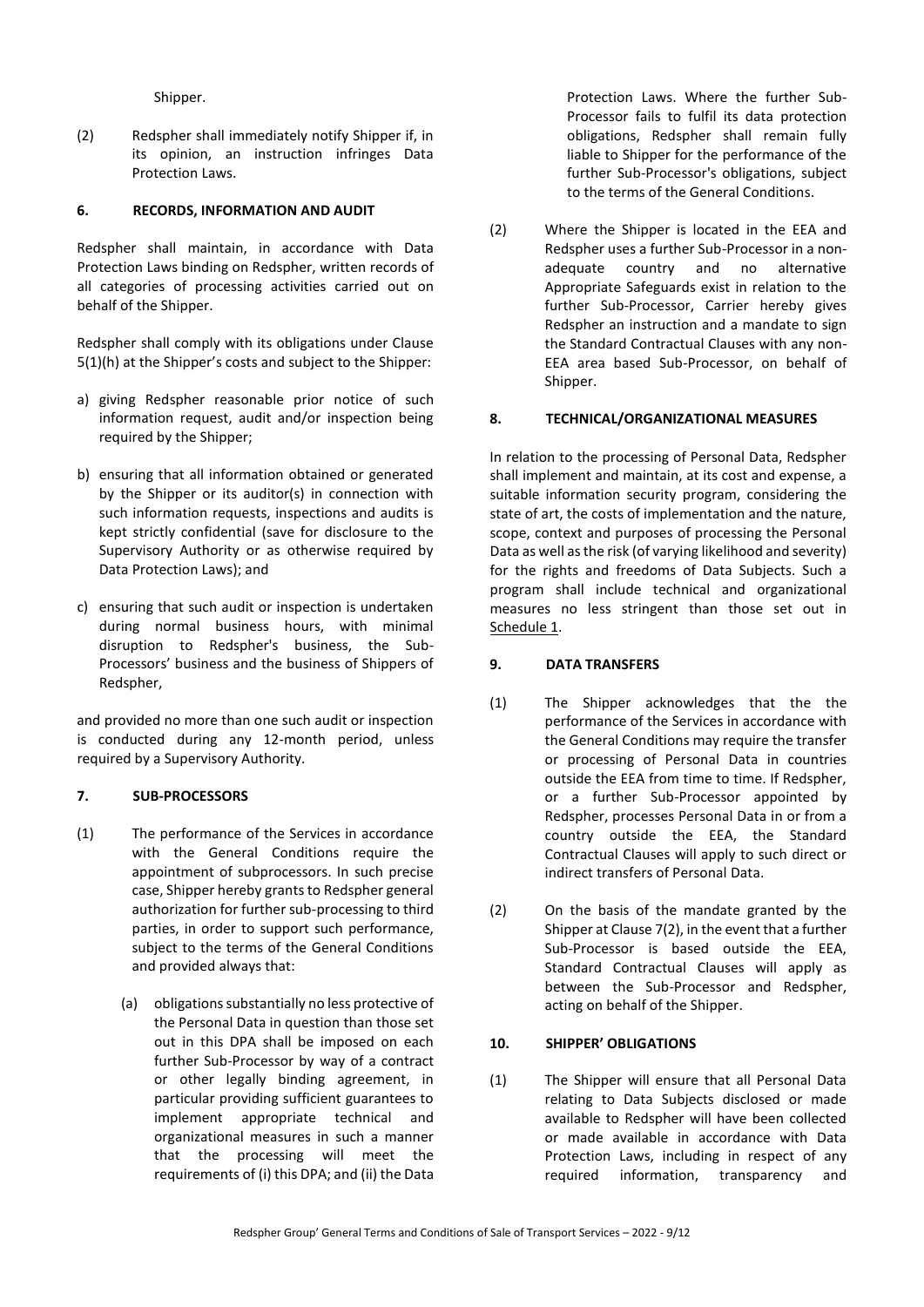consents.

- (2) The Shipper will further ensure that the collection, processing and use of such Personal Data by Redspher on behalf of the Shipper in accordance with this DPA will not result in any contravention of Data Protection Laws.
- (3) The Shipper shall document in writing additional instructions (if any) relating to the processing of Personal Data by Redspher that may complete those described in this DPA, as the case may be.
- (4) The Shipper warrants that:
	- a) all instructions given by the Shipper to Redspher in respect of Personal Data shall at all times be in accordance with Data Protection Laws;
	- b) the Shipper shall not unreasonably withhold, delay or condition its General Conditions to any change to this DPA requested by Redspher in order to ensure the performance of the General Conditions and Redspher (and each Sub-Processor) can comply with Data Protection Laws.

### **11. REPORTING VIOLATIONS**

(1) Redspher shall notify Shipper without undue delay after becoming aware of any Personal Data Breach and provide Shipper with all relevant documentation enabling Shipper, where necessary, to notify such Personal Data Breach to the Supervisory Authority.

### **12. CONTRACT MANAGEMENT**

(1) In the performance of the Services in accordance with the General Conditions, each party further processes Personal Data relating to directors, offices and other employees of the other party (in particular contact persons for invoicing or payment, members of operational and technical teams or staff of procurement or commercial departments). Information may include names as well as professional email and regular addresses or phone number, and is directly collected from the other party. Such Personal Data is necessary to the smooth running of the relations between the parties and is exclusively processed for contract management purposes. Notwithstanding the foregoing, the Shipper consents to Redspher's processing and use of such Personal Data to promote this business relationship, in particular to offer additional or complementary services which Redspher considers to be of interest to the Shipper.Each party, as Data Controller, shall

process such Personal Data only as strictly required for the purposes mentioned in paragraph (1) above and shall observe all provisions of the Data Protection Laws, and in particular implement appropriate technical and organizational measures to ensure protection of Personal Data against any event that may lead to the accidental or unlawful destruction, loss, alteration, unauthorized disclosure of, or access to Personal Data.

### **13. NOTICES**

All notices in respect of matters covered under this DPA shall be sent to the nominated contacts as set forth on the Purchase Order.

### **14. GENERAL PROVISIONS**

- (1) Regarding the subject matter stated herein, this DPA, including the schedules attached hereto, constitutes the entire agreement between the parties, and supersedes all previous communications, representations, understandings, and agreements, either oral, electronic, or written.
- (2) In the event that the Standard Contractual Clauses apply to transfers, in case of any conflict between the general terms of this DPA and the Standard Contractual Clauses, the Standard Contractual Clauses shall prevail.
- (3) Changes and amendments to this DPA and all of its components require written agreement and an explicit statement that they represent a change or amendment to these conditions. The same applies to a waiver of this formal requirement.

## **15. SCHEDULES**

Schedules to the Data Processing Terms:

- Schedule 1: Technical and organizational measures.
- Schedule 2: Nature of the processing, purpose, type of data and categories of data subjects.

\* \* \*

#### *SCHEDULE 1 TO ANNEX 1*

#### *TECHNICAL/ORGANISATIONAL MEASURES*

Minimum technical and organizational measures to be undertaken by Redspher for the security and protection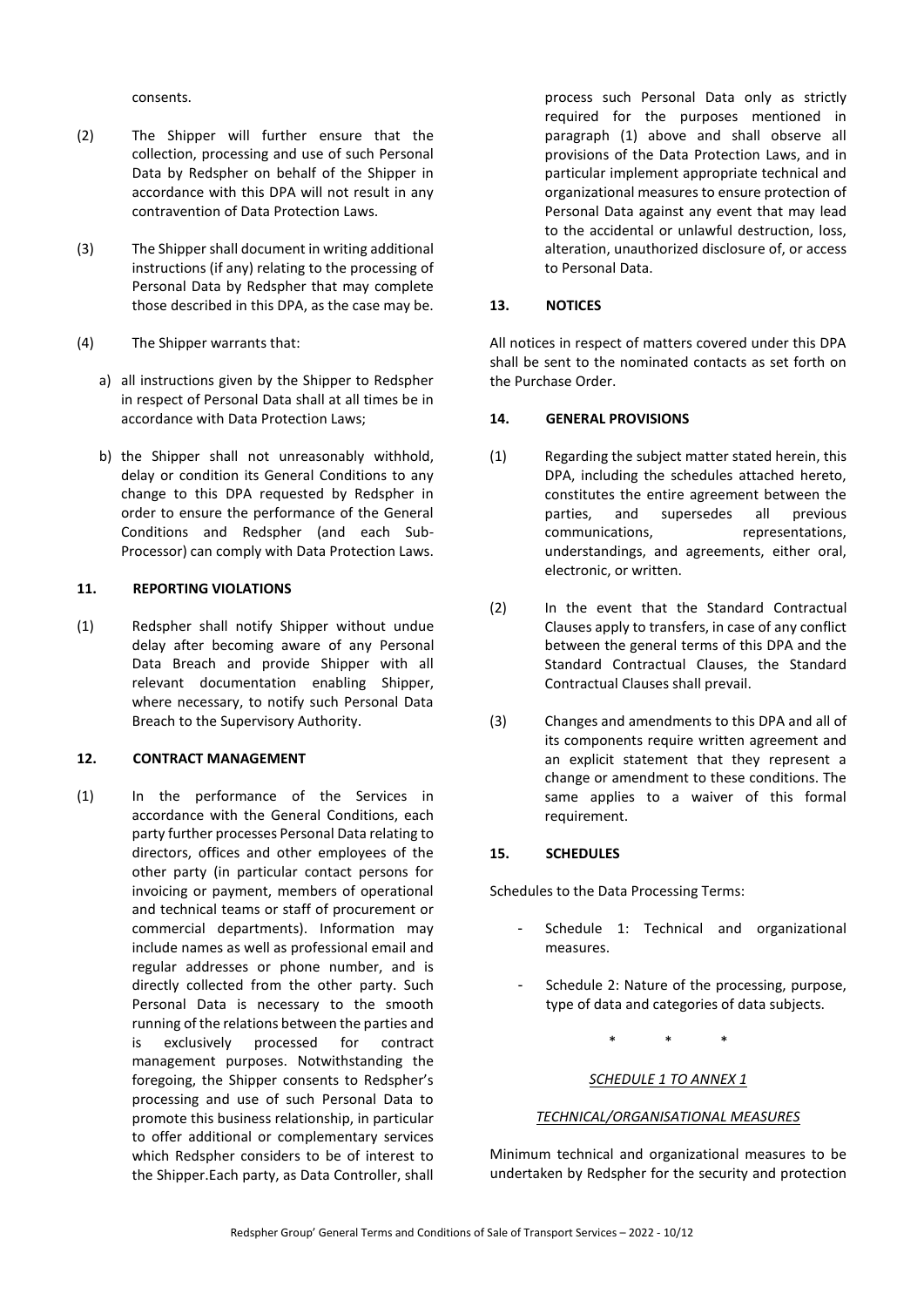of Personal Data.

- i. Data protection governance: a documented framework which includes:
- ii. Assigning clear accountability for data protection governance.
- iii. A clear data protection policy.
- iv. Defined responsibilities for data protection (which are also communicated to all relevant staff).
- v. Staff awareness of the need to escalate any security incidents.
- vi. A data incident management process.

**1. Staff security:** reasonable steps to ensure the reliability of all staff who will have access to Personal Data (including but not limited to confidentiality commitments).

**2. Sub-Processors:** performance of adequate supplier due diligence (both pre- and post-contract), including entering into a written General Conditions with each Sub-Processor that imposes appropriate obligations on that Sub-Processor in respect of Personal Data.

**3. Asset Management:** maintaining an asset register of hardware and software, and ensuring third party software licensing requirements are met.

**4. Disposal of Redundant Equipment, Media and Data:** processes to ensure the secure and irretrievable deletion of data and/or destruction of redundant IT assets with certificates of destruction, and secure and irretrievable destruction of paper documents.

**5. Physical Security:** for locations at which Personal Data is stored and processed reasonable security is implemented such as:

- i. Use of a defined security perimeter, appropriate security barriers, security cameras and entry controls.
- ii. Maintenance physical security access logs.
- iii. Requirement for all staff required to wear visible photo identification.
- iv. Requirement for all visitors to wear a visible visitors' badge.
- v. Requirement for visitors to be escorted.

## **6. Environmental Security:**

i. Protection of equipment from power failures and other disruptions caused by failures in supporting utilities, and fire detection and suppression systems in data centers that store Personal Data.

- ii. Protection of all backup and archival media containing Personal Data in secure, environmentally-controlled storage areas.
- iii. Logical segregation of Shipper Personal Data from any other customers' information.

# **7. Access Controls:**

- i. Granting of access to Personal Data only to those staff who reasonably need it for the purposes of delivering the Services and in accordance with their role or function.
- ii. Timely removal of access to Personal Data when no longer required.
- iii. Access to Personal Data to be authenticated.
- iv. Daily logging of each action on Personal Data (e.g. input, disclosure, retrieval etc.).
- v. Effective password management including complexity requirements.

## **8. Information Systems Security:**

- i. System Monitoring: logging of key events that may assist in the identification or investigation of data incidents.
- ii. Intrusion Detection: deployment of intrusion detection tools to identify potential attacks on the network.
- iii. Backups: daily backups of the system to enable data restoration. Backups must be encrypted if they are transferred or stored offsite.
- iv. Firewalls: routing all traffic networks owned or managed by a third party through a firewall that also ensures secure connections between internal and external systems.
- v. Wireless Access: authentication and encryption protocols for permitting access to information systems.
- vi. Malware Protection: processes to detect and protect against malware.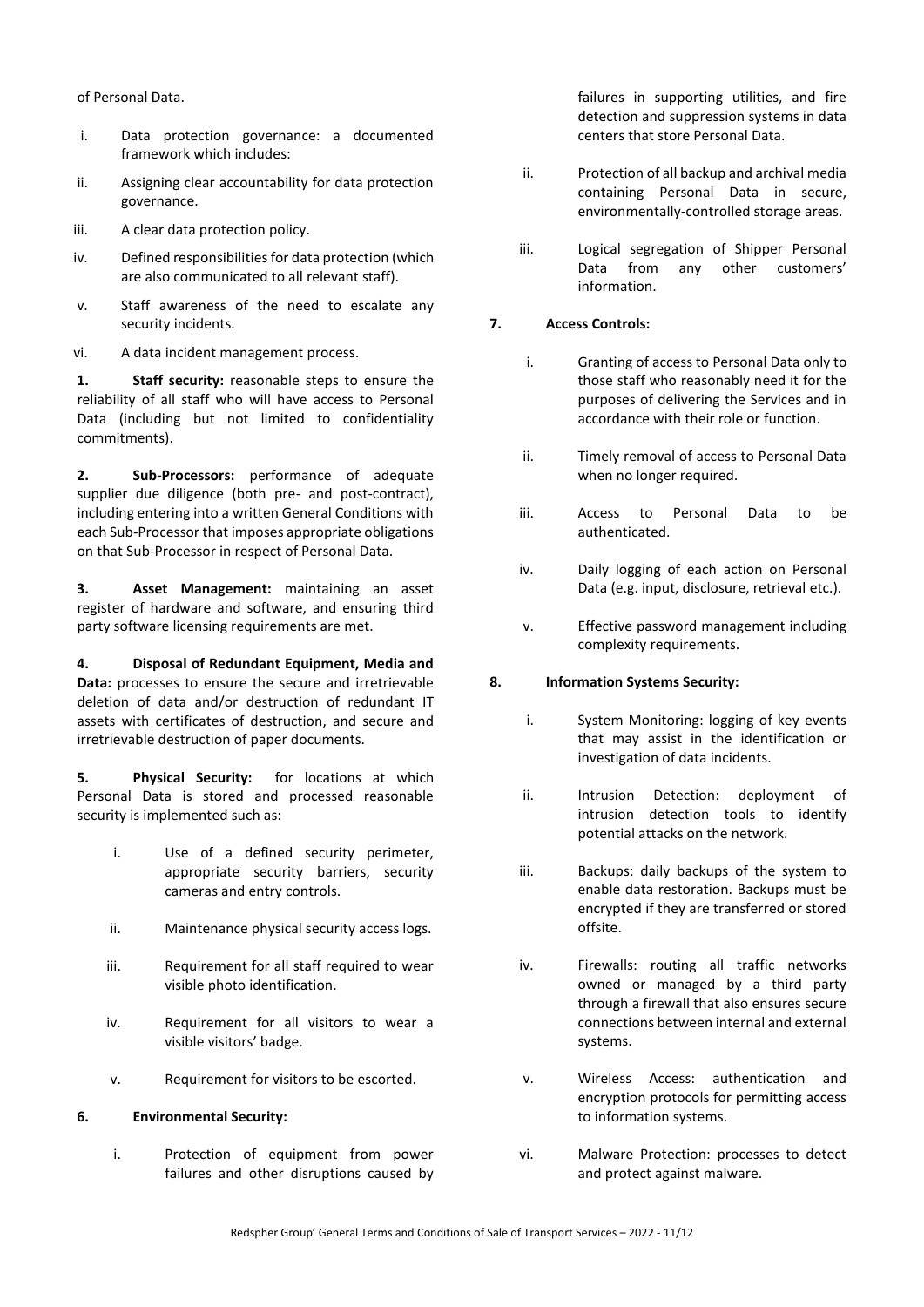- vii. Security patches: timely implementation of security patches and other relevant security vulnerability updates, unless this introduces higher business risks.
- viii. Vulnerability management: process to regularly identify and remediate security vulnerabilities.
- ix. Change control: procedures to ensure that modifications to the production environment (e.g. application, operating system, and hardware level changes) protect the integrity, confidentiality, availability and resilience of information systems.
- x. Emergency changes: procedures for authorizing emergency access or introducing unscheduled changes to the production environment.
- xi. Periodic efficiency review: procedures for regularly testing, assessing and evaluating the effectiveness of technical and organizational measures for ensuring the security of the processing.

### **9. Encryption:**

- i. Adoption of standards for encryption and secure hashes that mandate currently accepted encryption algorithms and key lengths.
- ii. Encryption of Personal Data transmitted over a public network.
- iii. Encryption of Personal Data on portable media and devices (including laptop computers, smartphones, tablet computers, portable disk drives, magnetic tapes, memory sticks, and CDs).

**10. Business continuity and disaster recovery:**  implementation of business continuity and disaster recovery plans, which are exercised annually, and enable to restore the availability and access to Personal Data in a timely manner in the event of a physical or technical incident.

\* \* \*

## *SCHEDULE 2 TO ANNEX 1*

*NATURE OF THE PROCESSING, PURPOSE, TYPE OF DATA AND CATEGORIES OF DATA SUBJECTS*

#### **1. TYPES OF PERSONAL DATA**

The Personal Data comprises in relation to Data Subjects:

Name/surname and professional postal address;

Professional email address:

Professional phone number (mobile or landline).

# **2. DATA SUBJECTS**

- Users of the transport services (Shipper's employees) or senders of items/goods;
- Contact persons at Redspher;

Recipients of carried Goods, i.e. persons of contact within the entity receiving the Good.

## **3. NATURE AND PURPOSE OF THE PROCESSING**

Redspher processes Personal Data as strictly required for the purpose of operating the transport services.

The nature of processing operations may include collection, storage, retrieval, use, disclosure by transmission to Sub-Processors, erasure or destruction.